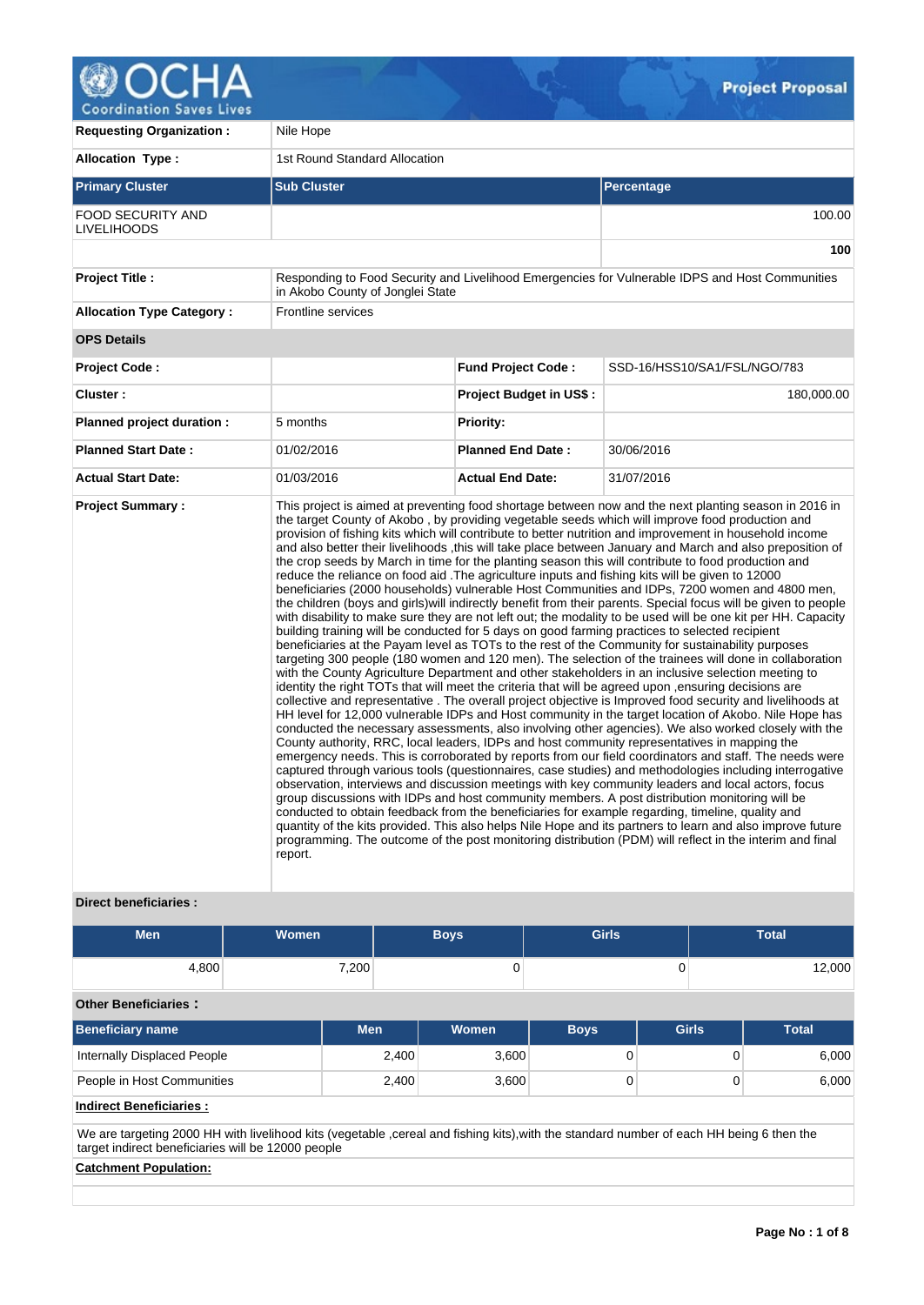## **Link with allocation strategy :**

Nile Hope will distribute production inputs namely cereal and vegetable seeds, fishing kits and offer capacity strengthening skills on improved farming practices to the affected population; this will enhance food production as well as fish production. This is aimed at preventing an even severe food shortage in the coming months of 2016 that can lead to loss of lives in line with the HRP strategic objective saving life and alleviating suffering through safe access to service with dignity, and also contributing to the FSL cluster objective 2 Protect livelihoods and promote livelihoods based coping capacities of the most vulnerable population at risk of hunger and malnutrition. Akobo County is strategically located along Pibor river allowing the Community to plant vegetable even during dry season and also fishing; this enables them to grow for their own consumption and sell the extra, helping them generate some income that can support their family. The cereal crops are mainly reliant on the rainy season which comes in April or March, timely provision of cereal and vegetable seeds will ensure improved food production and thus reducing the over reliance on food aid This will strengthen their coping capacities in line with the HRP Strategic and cluster objective Nile Hope will also conduct farmers' capacity building training, on vegetable production to increase production and that will contribute to self-reliance

#### **Sub-Grants to Implementing Partners :**

| <b>Partner Name</b>                                   | <b>Partner Type</b> | <b>Budget in US\$</b> |
|-------------------------------------------------------|---------------------|-----------------------|
|                                                       |                     |                       |
| Other funding secured for the same project (to date): |                     |                       |

| <b>Other Funding Source</b> | <b>Other Funding Amount</b> |
|-----------------------------|-----------------------------|
|                             |                             |

## **Organization focal point :**

| <b>Name</b>                     | <b>Title</b>           | <b>Email</b>        | <b>Phone</b> |  |  |
|---------------------------------|------------------------|---------------------|--------------|--|--|
|                                 |                        |                     |              |  |  |
| Rahab Wanja                     | <b>FSL Coordinator</b> | wanja@nilehope.org  | 0920010330   |  |  |
| Paul Biel<br>Executive Director |                        | otoang@nilehope.org | 0954264444   |  |  |
| <b>BACKGROUND</b>               |                        |                     |              |  |  |

# **1. Humanitarian context analysis**

The humanitarian situation in South Sudan has become critical since fighting began in Juba on December 2013 and quickly spread to six of the ten states, this situation has led to 1.66 million IDPs, 632,100 people displaced outside South Sudan and 176,000 people sheltered in UNMIS camps (WFP Situation report #100). The latest IPC report projects that in the next 6 months 3.9 million people will be severely food insecure, this is a major deterioration from the same period last year where 2.2 million people were severely food insecure (IPC September 2015). In 2015 the harvest has significantly reduced due to conflict which interfered with agriculture activities especially in Greater Upper Nile, also prolonged dry spell played a major role of poor harvest. The area still remains in a precarious food security situation Akobo County have experienced low crop production, with existing market options from the neighboring Ethiopia not being in a position to provide alternative food sources due to high prices of the commodities in the market ,it has also been among those with high vulnerability of IDPs and host community due to high influx of IDPs running from greater Bor region,Malakal and also Juba, the County remains key convergence point for IDPs displaced from neighboring conflict affected areas.

More than 90% of the population in Greater Upper Nile Region are food insecure (FSNMS) Round 16) and are faced with early depletion of household food stocks, dysfunctional markets, loss of livelihoods, and displacement, all resulting from protracted conflict (SS Watch Sept 2015). In the absence of humanitarian interventions in 2016 the situation can move to catastrophe. Nile Hope shall work to see that quality agriculture inputs (cereal and vegetables) are supplied in time to make sure food production is enhanced; Fishing is a continuous means of Livelihood in Akobo, as it is strategically located along the river, the provision of quality vegetable seeds, and fishing kits is a sure way forward to providing critical and front line services for this emergency affected population in the County. The common source of livelihoods in this Akobo is fish, livestock and cereal crops (which has only one season per year), The crop production in 2015 was very low due to change of weather pattern the rains delayed affecting the farmers who had planted in May as the rains are always expected at that time, also the conflict destabilized the community and many people fled to safety leaving their farms unattended, It has been found that even the usual native foods are not there this time because the Counties are over populated with new arrivals of IDPs every day and the community have already exhausted the local resources. Nile Hope requires funding to continue supporting IDPs and Vulnerable host community targeting 12,000 vulnerable people in Akobo County with agriculture inputs(vegetables between January to June and cereals by March in time for planting), fishing kits January to March, as well as capacity building training on best farming practices to make sure the farmers make best use of the livelihood inputs ; this initiative will ensure people's livelihoods are improved , as well as their resilience enhanced. Nile Hope will liaise with FAO to provide pipeline support, this will ensure all the needs identified are addressed. Nile Hope being a local actor has the knowledge of the front line needs affecting the Community; it has technical national and international staff, well accepted by the community and has been engaged in FSL and other interventions for 9 years

#### **2. Needs assessment**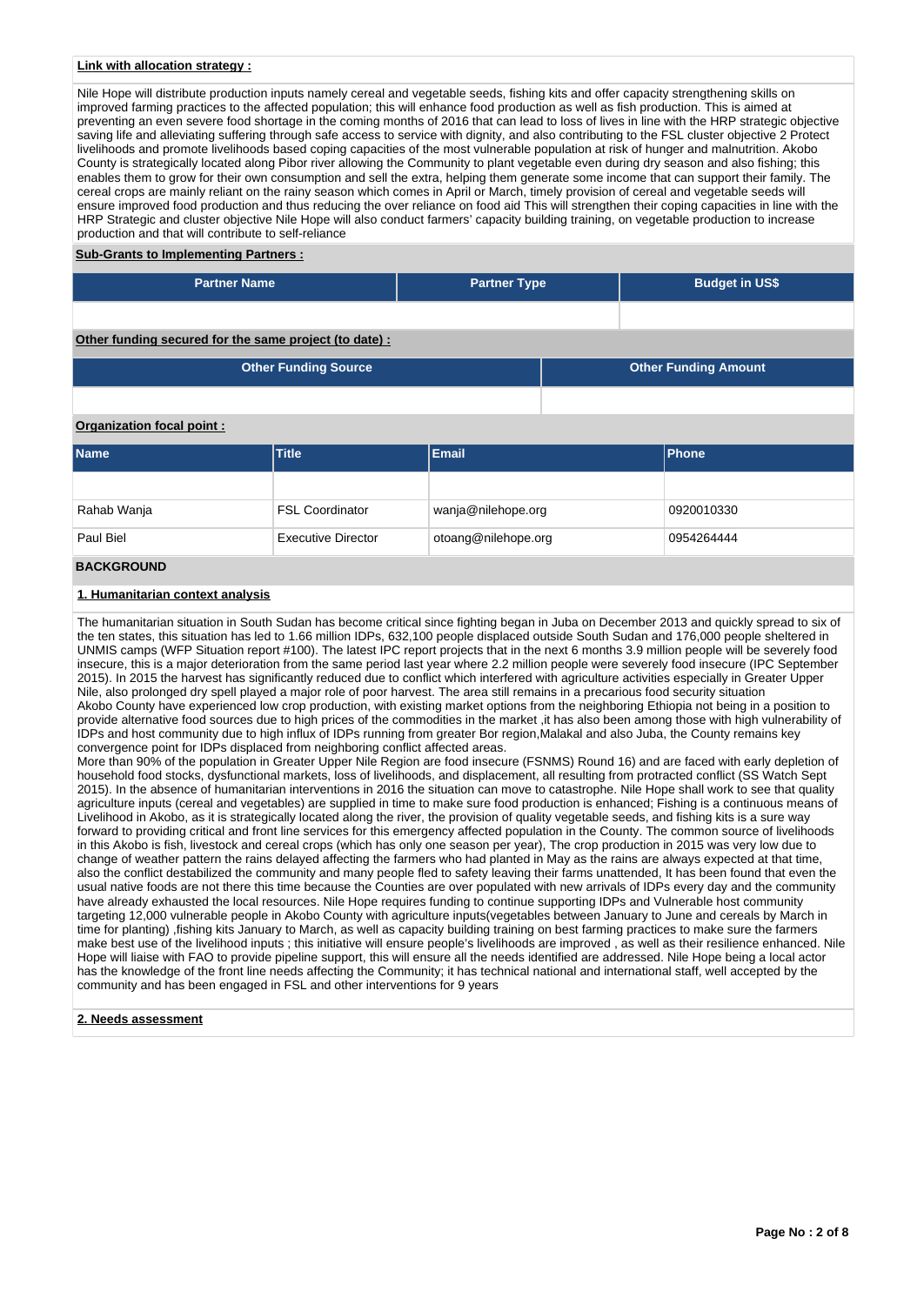Continuous fighting in Greater Upper Nile region has led to massive displacement ,the already vulnerable region is hosting high influx of IDPS running from the hot conflict zones, Food insecurity is very high in Akobo County which is classified in IPC phase 3(IPC report September 2015) ,even before the 2013 conflict the area was food insecure and the current conflict coupling with the economic crisis has made life hard for the vulnerable communities(Women, Men, boys and girls) hosting a large number of IDPS (RRM REPORT). Akobo County is able to access goods and services from Ethiopia Gambella region as it is strategically located along the river however their purchasing power in is low due to lack of source of income and also being cut out by the National government since they are in the opposition strong holds, limits the circulation of money in the area and this has made the traders increase the prices in the market. ,making it almost impossible for the people there to access any goods (FEWS NET's).,the small harvest they had from last year has run out and leaves them with no capacity to support the large number of IDPs in the County, providing them with fishing kits will reduce the vulnerability as they will immediately access the fish for HH consumption as well as selling the surplus as means of income generation .Fishing kits will target 70 percent men as they are the one majorly tasked by the community in fishing activities and are the main providers in the family . Vegetable kits will also increase food production as they grow very fast and will contribute to saving live as it will enable to access balanced diet reducing the level of malnutrition and diseases, also surplus production will be sold out in the market and they can use the income to support other HH needs this will improve their coping capacities and contribute towards self-reliance. The vegetable kits will target more women (70%) than men as they are more engaged in farming activities than men. Timely provision of cereal crops by end of March 2016 will ensure they are on time to plant as the rainy season is expected to start in April to March

## **3. Description Of Beneficiaries**

The beneficiaries will include 4800 Men, 7200 Women, Vulnerable Host Communities 50% and IDPs 50 % from the targeted emergency location of Akobo County. We shall deploy the Beneficiaries Vulnerability Matrix to identify the most vulnerable in the community, both among the IDPs and host community. Special considerations will also be given to persons with disability to ensure they also benefit from the interventions. The children under 13 will indirectly benefit from their parents. The activities will be fairly distributed according to the identified needs of each set of beneficiaries, for example more women will benefit from cereal and vegetable seeds, and more men will be engaged in fishing activities for HH consumption and also as an income generating activities by selling the excess fish, as men are the main income provider, while women are mostly responsible for farming, Nile Hope is targeting men and women for this intervention to ensure equal gender participation. It is imperative to involve female headed HHs as they are shown to be more vulnerable compared to male headed HHs. Nile Hope will remain conflict-sensitive by applying the do no harm principle, for example, ensuring decisions are collective and representative

#### **4. Grant Request Justification**

This project is designed from the identified needs after Nile Hope conducted assessments in the target location also working and involving other agencies. We also work closely with the County leaders, local leaders, RRC and community representatives in mapping out the emergency needs .This is also collaborated by successive reports and case studies from our field managers. The needs are captured through various tools (questionnaires, case studies ) and methodologies including interrogative observation, interviews and discussion meetings with key community leaders and local actors, focus group discussions with IDPs and host community members and project site visits (perusal of field project records).The emergency affected population needs immediate provision of frontline services to alleviate suffering. Akobo County in Jongeli State is classified in IPC 3 (IPC September 2015) and is faced with acute food shortage and the community is overwhelmed by the high number of IDPs running from the conflict .Timely provision of vegetable seeds and fishing kits is a sure way of preventing an even bigger crisis in 2016, also prepositioning of cereal seeds by march 2016 will ensure that the community plants on time and this will result to good harvest.

Insecurity, poor access and infrastructure is also hampering humanitarian timely response and hence increasing suffering of women, children, elderly and other vulnerable groups, (FEWS NET's ).Nile Hope will link up with its other sectors of WASH, Health, Nutrition, Education and Protection to ensure all assessed needs are addressed wholesomely .Nile Hope is a National NGO established in 2004, well integrated with the Community in the areas its serving and has established its presence, is an active member on the ground and also at the national level;, well organized, with strong capacity and has been engaged with FSL works and other sector interventions for 9 years. Nile Hope always engage Community leaders and other stakeholders to ensure fair selection of the beneficiaries using the vulnerable group criteria .Nile Hope also emphasizes on the involvement of women and youths in FSL work to empower them and make sure they are involved in nation building. In 2015 Nile Hope was able to reach 19000 HH through provision of crop and vegetable seeds, fishing kits, tools and equipment's and capacity building training to the farmers in Akobo and Nassir Counties. In 2016 Nile Hope will provide quality crop and vegetable seeds, fishing kits and good farming practice to 12,000 beneficiaries in Akobo County. This is aimed at improving food security at HH level and also reduce hunger and malnutrition. Nile Hope has proper systems, policies, procedures and has well structured, organized, qualified human resource that are able to implement, account and report the activities on time

## **5. Complementarity**

The overall project objective of this project is improved food security and livelihoods at HH level for 12,000 vulnerable IDPs and Host community in Akobo, County. Nile Hope is actively engaged with FSL work and other sector work since 2004, In the 2016 we have reached 19000 HH in Akobo County by supplying agriculture inputs (crop and vegetable seeds), fishing kits, Cash for Work activities and Farmers capacity building training .The need is still very high because Akobo County is estimated to have more than 130,000 people. Those estimated figures are only the host Communities, the Community is also hosting a large number of IDPs running from the conflict areas. This project will complement those activities implemented in 2015 by enhancing the capacity of the host community and IDPs through providing, cereal seeds, vegetable seeds and fishing kits to improve food security at HH level, they will consume the harvest in their homes and sell the surplus to generate income that can support other HH needs that may not be catered for by this allocation. Nile Hope will link up with its other sectors of WASH, Health, Nutrition, Education and Protection to ensure all assessed needs are addressed wholesomely. Nile Hope will also work in building the capacity of the County Agriculture department and other local institutions to make sure they take some of the roles in the community for sustainability purposes

# **LOGICAL FRAMEWORK**

#### **Overall project objective**

Improved food security and livelihoods at HH level for 12,000 vulnerable IDPs and Host community in the target County of Akobo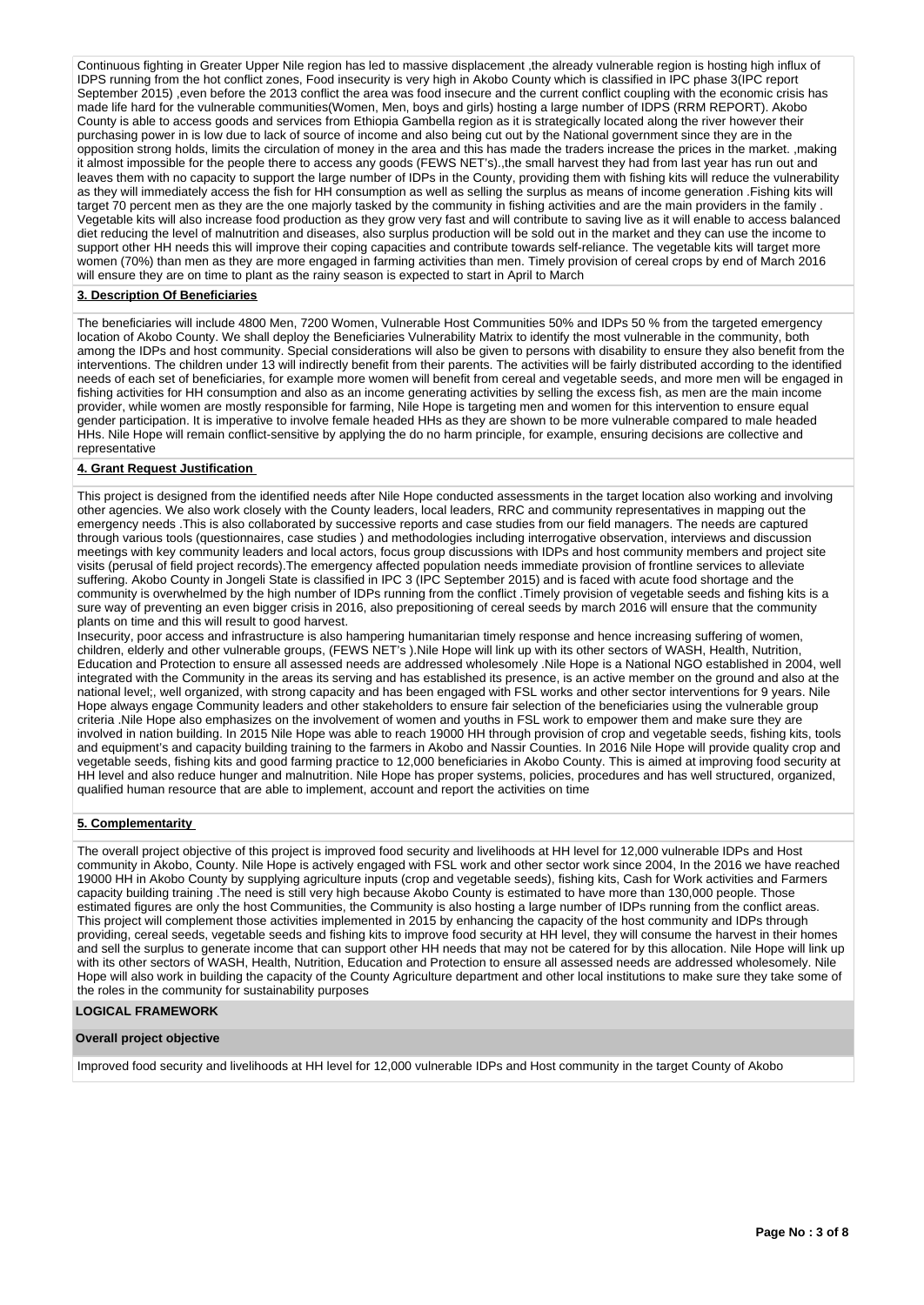|                                                                                                                                                                                                                                                                                                                                                                                                                                                                             | <b>FOOD SECURITY AND LIVELIHOODS</b>                                                                                                                                                                                                                     |                                                                                                                                        |            |                                 |                   |  |               |  |  |  |  |
|-----------------------------------------------------------------------------------------------------------------------------------------------------------------------------------------------------------------------------------------------------------------------------------------------------------------------------------------------------------------------------------------------------------------------------------------------------------------------------|----------------------------------------------------------------------------------------------------------------------------------------------------------------------------------------------------------------------------------------------------------|----------------------------------------------------------------------------------------------------------------------------------------|------------|---------------------------------|-------------------|--|---------------|--|--|--|--|
|                                                                                                                                                                                                                                                                                                                                                                                                                                                                             | <b>Cluster objectives</b>                                                                                                                                                                                                                                | <b>Strategic Response Plan (SRP) objectives</b>                                                                                        |            | <b>Percentage of activities</b> |                   |  |               |  |  |  |  |
| and malnutrition                                                                                                                                                                                                                                                                                                                                                                                                                                                            | HRP 2016 SO2: Ensure communities are<br>CO2: Protect livelihoods and promote<br>100<br>livelihoods based coping capacities of the<br>protected, capable and prepared to cope with<br>most vulnerable population at risk of hunger<br>significant threats |                                                                                                                                        |            |                                 |                   |  |               |  |  |  |  |
| <b>Contribution to Cluster/Sector Objectives :</b> Under Cluster objective 2 Nile Hope will distribute livelihood inputs cereal and vegetable<br>seeds and fishing kits to the affected population and that will increase crop production as well as fish production. We will also conduct<br>capacity building training on improved farming practices and vegetable production to improve production and this will contribute to<br>improvement of their coping capacities |                                                                                                                                                                                                                                                          |                                                                                                                                        |            |                                 |                   |  |               |  |  |  |  |
| <b>Outcome 1</b>                                                                                                                                                                                                                                                                                                                                                                                                                                                            |                                                                                                                                                                                                                                                          |                                                                                                                                        |            |                                 |                   |  |               |  |  |  |  |
| production.                                                                                                                                                                                                                                                                                                                                                                                                                                                                 |                                                                                                                                                                                                                                                          | Livelihoods of the most vulnerable and displaced are protected and rehabilitated, by sustainably restoring, and maintaining livelihood |            |                                 |                   |  |               |  |  |  |  |
| Output 1.1                                                                                                                                                                                                                                                                                                                                                                                                                                                                  |                                                                                                                                                                                                                                                          |                                                                                                                                        |            |                                 |                   |  |               |  |  |  |  |
| Description                                                                                                                                                                                                                                                                                                                                                                                                                                                                 |                                                                                                                                                                                                                                                          |                                                                                                                                        |            |                                 |                   |  |               |  |  |  |  |
|                                                                                                                                                                                                                                                                                                                                                                                                                                                                             |                                                                                                                                                                                                                                                          | Description Emergency livelihood support provided to 12,000 food insecure Vulnerable Host and displaced households                     |            |                                 |                   |  |               |  |  |  |  |
| Assumptions & Risks                                                                                                                                                                                                                                                                                                                                                                                                                                                         |                                                                                                                                                                                                                                                          |                                                                                                                                        |            |                                 |                   |  |               |  |  |  |  |
| Government restrictions                                                                                                                                                                                                                                                                                                                                                                                                                                                     |                                                                                                                                                                                                                                                          | The signed peace agreement holds, high cost operation due to access consrains, timely delivery of inputs from FAO, unpredictable       |            |                                 |                   |  |               |  |  |  |  |
| <b>Activities</b>                                                                                                                                                                                                                                                                                                                                                                                                                                                           |                                                                                                                                                                                                                                                          |                                                                                                                                        |            |                                 |                   |  |               |  |  |  |  |
| Activity 1.1.1                                                                                                                                                                                                                                                                                                                                                                                                                                                              |                                                                                                                                                                                                                                                          |                                                                                                                                        |            |                                 |                   |  |               |  |  |  |  |
|                                                                                                                                                                                                                                                                                                                                                                                                                                                                             |                                                                                                                                                                                                                                                          | Mobilization and sensitization of 12,000 (2000HH) Vulnerable IDPs and Host Community in Akobo County (60% Women and 40 % men)          |            |                                 |                   |  |               |  |  |  |  |
| Activity 1.1.2                                                                                                                                                                                                                                                                                                                                                                                                                                                              |                                                                                                                                                                                                                                                          |                                                                                                                                        |            |                                 |                   |  |               |  |  |  |  |
|                                                                                                                                                                                                                                                                                                                                                                                                                                                                             | Linking up with FAO to get pipeline support                                                                                                                                                                                                              |                                                                                                                                        |            |                                 |                   |  |               |  |  |  |  |
| Activity 1.1.3                                                                                                                                                                                                                                                                                                                                                                                                                                                              |                                                                                                                                                                                                                                                          |                                                                                                                                        |            |                                 |                   |  |               |  |  |  |  |
|                                                                                                                                                                                                                                                                                                                                                                                                                                                                             |                                                                                                                                                                                                                                                          | Distribution of quality vegetable seeds to 12,000 people (2000HH), in Akobo County (60% Women and 40 % men                             |            |                                 |                   |  |               |  |  |  |  |
| Activity 1.1.4                                                                                                                                                                                                                                                                                                                                                                                                                                                              |                                                                                                                                                                                                                                                          |                                                                                                                                        |            |                                 |                   |  |               |  |  |  |  |
| Activity 1.1.5                                                                                                                                                                                                                                                                                                                                                                                                                                                              |                                                                                                                                                                                                                                                          | Distribution of quality Fishing kits to 12,000 beneficiaries (2000HH) in Akobo County (60 % men and 40% Women)                         |            |                                 |                   |  |               |  |  |  |  |
|                                                                                                                                                                                                                                                                                                                                                                                                                                                                             |                                                                                                                                                                                                                                                          | Distribution of quality crop kits to 12000 beneficiaries (2000 HH) in Akobo County (40 % men and 60% Women) by March 2016              |            |                                 |                   |  |               |  |  |  |  |
| Activity 1.1.6                                                                                                                                                                                                                                                                                                                                                                                                                                                              |                                                                                                                                                                                                                                                          |                                                                                                                                        |            |                                 |                   |  |               |  |  |  |  |
|                                                                                                                                                                                                                                                                                                                                                                                                                                                                             |                                                                                                                                                                                                                                                          | Capacity building training on good farming practices to 180 women and 120 men in Akobo County                                          |            |                                 |                   |  |               |  |  |  |  |
| Activity 1.1.7                                                                                                                                                                                                                                                                                                                                                                                                                                                              |                                                                                                                                                                                                                                                          |                                                                                                                                        |            |                                 |                   |  |               |  |  |  |  |
|                                                                                                                                                                                                                                                                                                                                                                                                                                                                             | Post distribution monitoring targeting 15% of the HH beneficiaries                                                                                                                                                                                       |                                                                                                                                        |            |                                 |                   |  |               |  |  |  |  |
| <b>Indicators</b>                                                                                                                                                                                                                                                                                                                                                                                                                                                           |                                                                                                                                                                                                                                                          |                                                                                                                                        |            |                                 |                   |  |               |  |  |  |  |
|                                                                                                                                                                                                                                                                                                                                                                                                                                                                             |                                                                                                                                                                                                                                                          |                                                                                                                                        |            | End cycle beneficiaries         |                   |  | End           |  |  |  |  |
|                                                                                                                                                                                                                                                                                                                                                                                                                                                                             |                                                                                                                                                                                                                                                          |                                                                                                                                        |            |                                 |                   |  | cycle         |  |  |  |  |
| Code                                                                                                                                                                                                                                                                                                                                                                                                                                                                        | <b>Cluster</b>                                                                                                                                                                                                                                           | <b>Indicator</b>                                                                                                                       | <b>Men</b> | <b>Women</b>                    | <b>Boys</b> Girls |  | <b>Target</b> |  |  |  |  |
| Indicator 1.1.1                                                                                                                                                                                                                                                                                                                                                                                                                                                             | <b>FOOD SECURITY AND</b><br><b>LIVELIHOODS</b>                                                                                                                                                                                                           | Frontline # of households provided with vegetable<br>seeds                                                                             |            |                                 |                   |  | 12,000        |  |  |  |  |
|                                                                                                                                                                                                                                                                                                                                                                                                                                                                             | <b>Means of Verification:</b> Distribution list, photos and reports                                                                                                                                                                                      |                                                                                                                                        |            |                                 |                   |  |               |  |  |  |  |
| Indicator 1.1.2                                                                                                                                                                                                                                                                                                                                                                                                                                                             | <b>FOOD SECURITY AND</b><br>LIVELIHOODS                                                                                                                                                                                                                  | Frontline # of households provided with crops<br>seeds                                                                                 |            |                                 |                   |  | 12,000        |  |  |  |  |
|                                                                                                                                                                                                                                                                                                                                                                                                                                                                             | <b>Means of Verification:</b> Distribution list, reports and photos                                                                                                                                                                                      |                                                                                                                                        |            |                                 |                   |  |               |  |  |  |  |
| Indicator 1.1.3                                                                                                                                                                                                                                                                                                                                                                                                                                                             | FOOD SECURITY AND<br><b>LIVELIHOODS</b>                                                                                                                                                                                                                  | Number of HH provided with quality fishing kits                                                                                        |            |                                 |                   |  | 12,000        |  |  |  |  |
|                                                                                                                                                                                                                                                                                                                                                                                                                                                                             | Means of Verification: Photos, distribution list and reports                                                                                                                                                                                             |                                                                                                                                        |            |                                 |                   |  |               |  |  |  |  |
| Indicator 1.1.4                                                                                                                                                                                                                                                                                                                                                                                                                                                             | <b>FOOD SECURITY AND</b><br><b>LIVELIHOODS</b>                                                                                                                                                                                                           | Number of people trained on good farming<br>practices                                                                                  |            |                                 |                   |  | 300           |  |  |  |  |
|                                                                                                                                                                                                                                                                                                                                                                                                                                                                             | <b>Means of Verification:</b> Training reports, attendance sheets and photos                                                                                                                                                                             |                                                                                                                                        |            |                                 |                   |  |               |  |  |  |  |
| Indicator 1.1.5                                                                                                                                                                                                                                                                                                                                                                                                                                                             | <b>FOOD SECURITY AND</b><br><b>LIVELIHOODS</b>                                                                                                                                                                                                           | # of Post Distribution Monitoring (PDM) exercises<br>conducted                                                                         |            |                                 |                   |  | 1             |  |  |  |  |
|                                                                                                                                                                                                                                                                                                                                                                                                                                                                             | <b>Means of Verification:</b> post distribution reports and data sheets                                                                                                                                                                                  |                                                                                                                                        |            |                                 |                   |  |               |  |  |  |  |
| <b>Additional Targets:</b>                                                                                                                                                                                                                                                                                                                                                                                                                                                  |                                                                                                                                                                                                                                                          |                                                                                                                                        |            |                                 |                   |  |               |  |  |  |  |
| M & R                                                                                                                                                                                                                                                                                                                                                                                                                                                                       |                                                                                                                                                                                                                                                          |                                                                                                                                        |            |                                 |                   |  |               |  |  |  |  |
| <u>Monitoring &amp; Reporting plan</u>                                                                                                                                                                                                                                                                                                                                                                                                                                      |                                                                                                                                                                                                                                                          |                                                                                                                                        |            |                                 |                   |  |               |  |  |  |  |
|                                                                                                                                                                                                                                                                                                                                                                                                                                                                             |                                                                                                                                                                                                                                                          |                                                                                                                                        |            |                                 |                   |  |               |  |  |  |  |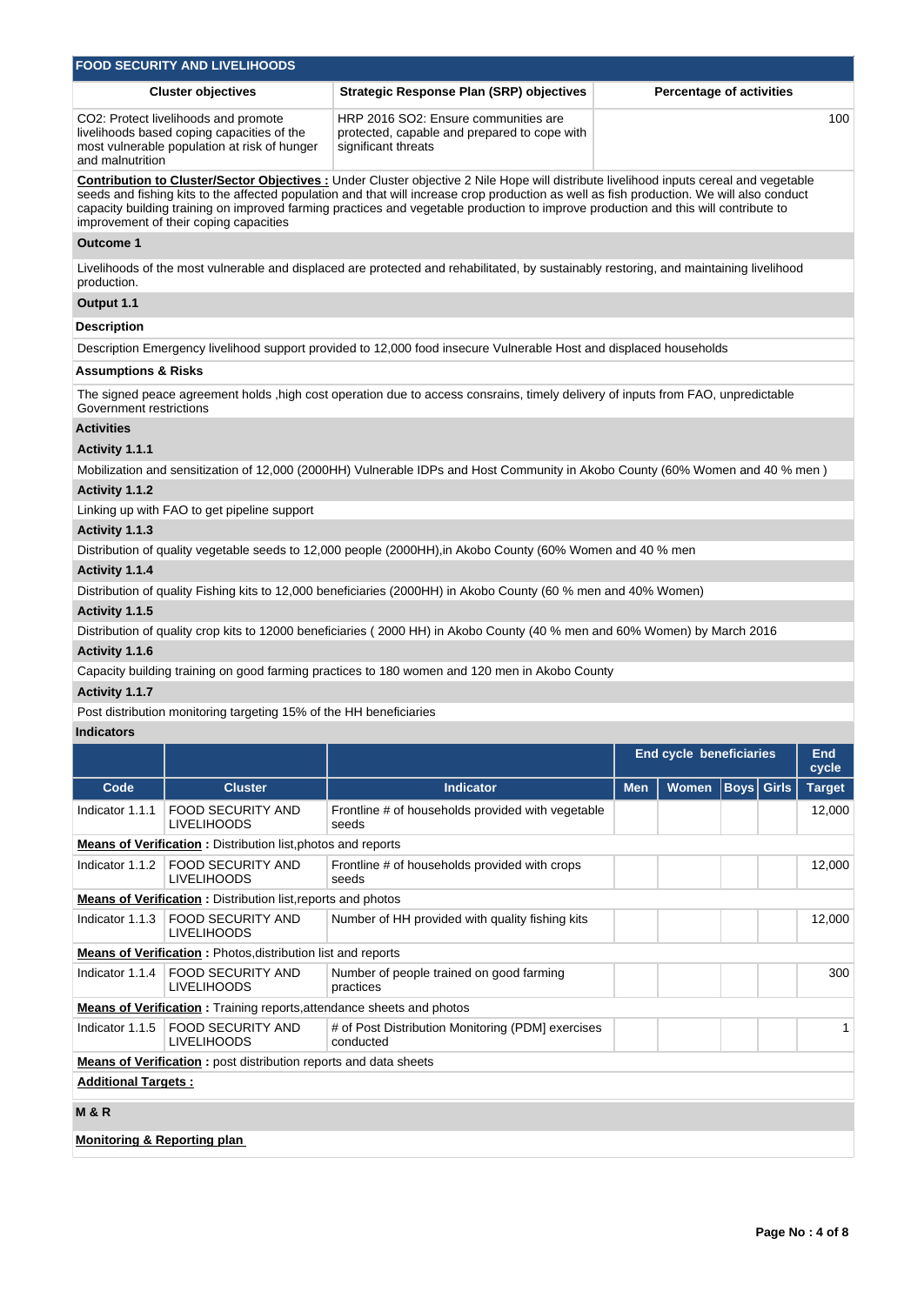Nile Hope has an established Monitoring and Reporting department equipped with Monitoring Evaluation and Learning Tools, headed by the MEAL Officer supported by the Program Director and Executive Director's Office .We shall use the Project Logical Framework as reference, MEAL tools and other procedures like case findings and success stories including photos to track the results. The monitoring will be continuous and a monitoring report will be developed as well as other reports which will include interim, quarterly and final report on the OCHA GMS. Monthly report will also be sent to cluster using the monthly online reporting tool also updating the 5ws as required by the FSL cluster .The FSL coordinator and FSL field team will play critical roles in the monitoring process.. Nile Hope will track the progress of the activities to ensure proper documentation is done using the organization's internal M&E tools. Nile Hope will also adhere to standard reporting tools of pipeline partner FAO, to report the in kind provided livelihood kits, using the provided FAO distribution forms, summary sheet, post distribution form and data analysis forms as required. The Finance Department headed by the Finance Manager with ensure continuous and robust budget tracking and reporting to ensure resources are spent and accounted as per the agreement

## **Workplan**

| <b>Activitydescription</b>                                                                                                                        | Year | ч١ |   |   | 5 | 6 |   | 8 | 9 |  |  |
|---------------------------------------------------------------------------------------------------------------------------------------------------|------|----|---|---|---|---|---|---|---|--|--|
|                                                                                                                                                   |      |    |   |   |   |   |   |   |   |  |  |
| Activity 1.1.1: Mobilization and sensitization of 12,000 (2000 HH) Vulnerable IDPs<br>and Host Community in Akobo County (60% Women and 40 % men) | 2016 |    | X |   |   |   |   |   |   |  |  |
| Activity 1.1.2: Linking up with FAO to get pipeline support                                                                                       | 2016 |    | X |   |   |   |   |   |   |  |  |
| Activity 1.1.3: Distribution of quality vegetable seeds to 12,000 people (2000HH), in<br>Akobo County (60% Women and 40 % men                     | 2016 |    | X | x |   |   |   |   |   |  |  |
| Activity 1.1.4: Distribution of quality Fishing kits to 12,000 beneficiaries (2000HH) in<br>Akobo County (60 % men and 40% Women)                 | 2016 |    | X | X |   |   |   |   |   |  |  |
| Activity 1.1.5: Distribution of quality crop kits to 12000 beneficiaries (2000 HH) in<br>Akobo County (40 % men and 60% Women) by March 2016      | 2016 |    | X | X |   |   |   |   |   |  |  |
| Activity 1.1.6: Capacity building training on good farming practices to 180 women<br>and 120 men in Akobo County                                  | 2016 |    | X |   | X | X |   |   |   |  |  |
| Activity 1.1.7: Post distribution monitoring targeting 15% of the HH beneficiaries                                                                | 2016 |    |   |   |   |   | х |   |   |  |  |

## **OTHER INFO**

#### **Accountability to Affected Populations**

Nile Hope shall ensure accountability to the affected population (AAP) especially through participatory approaches and routinely consult and engage with the communities. At the same time monitoring will be progressive, evaluation will be mid-term and final and accountability reports (both financial and narrative) will be generated and shared as appropriate. Some specific measures/activities undertaken/planned to integrate Accountability to the targeted Affected People in the project. implementation and monitoring shall include the following: Consultation, and participation of, beneficiaries during needs assessments (including, for example, the baseline surveys) Preimplementation stakeholder workshops and county-level cluster meetings, Use of community-based structures e.g. Self Help Farmers Groups, Youth and Women Associations, Use of dedicated local staff (knowledge of cultures, local contexts and operational environment, cost-effectiveness, sustainability , Active collaboration with local authorities especially County Agriculture Departments and others at the Payam and Boma level, Community-based complaints mechanisms such as use of local leaders like chiefs, county authorities will be used We shall deploy the Beneficiaries Vulnerability Matrix to identify the most vulnerable in the community, both among the IDPs and host community. Special considerations will also be given to persons with disability to ensure they also benefit from the interventions. Feedback and recommendation will be collected from the beneficiaries through focus groups discussion and meetings to improve the quality of implementation. Nile Hope will remain conflict-sensitive by applying the do no harm principle, for example, ensuring decisions are collective and representative and also distribution is fair

#### **Implementation Plan**

The project will be implemented by Nile Hope with the support of the respective County Authorities, Departments and local structures like the women groups, youth's groups and farmers groups. Nile Hope has an implementation and program oversight/administrative structure to help successfully drive the project. There is a Food and Security Coordinator to lead the project, Livelihood Specialist to support the department with technical issues and build the capacity of the field staff that includes FSL project Officers, Extension workers, supported by the Assistant FSL coordinator. The State Coordinator/s and the Logistics Team will continue to spearhead state-level coordination with the Cluster and partners and follow-up on deliveries of supplies to the respective counties. The MEAL Officer will help to provide progressive M&E tools supplementing the project log frame, track and document useful lessons emanating from the implementation process and will render support to the Cluster monitoring team when required. The Finance Department will progressively resource the project and ensures accountability through reports while the head of Programs will provide quasi-technical support as well as create synergies with other Nile Hope projects and other humanitarian actors, the Executive director will have the administrative responsibility. Nile Hope shall also coordinate and attend cluster meetings and inter-agency meetings at the County Level, State level and National level to ensure a wellcoordinated intervention and to share information with other humanitarian actors to ensure maximum complementarity as well as avoid duplication

#### **Coordination with other Organizations in project area**

**Name of the organization Areas/activities of collaboration and rationale** 

#### **Environment Marker Of The Project**

A+: Neutral Impact on environment with mitigation or enhancement

**Gender Marker Of The Project**

2a-The project is designed to contribute significantly to gender equality

#### **Justify Chosen Gender Marker Code**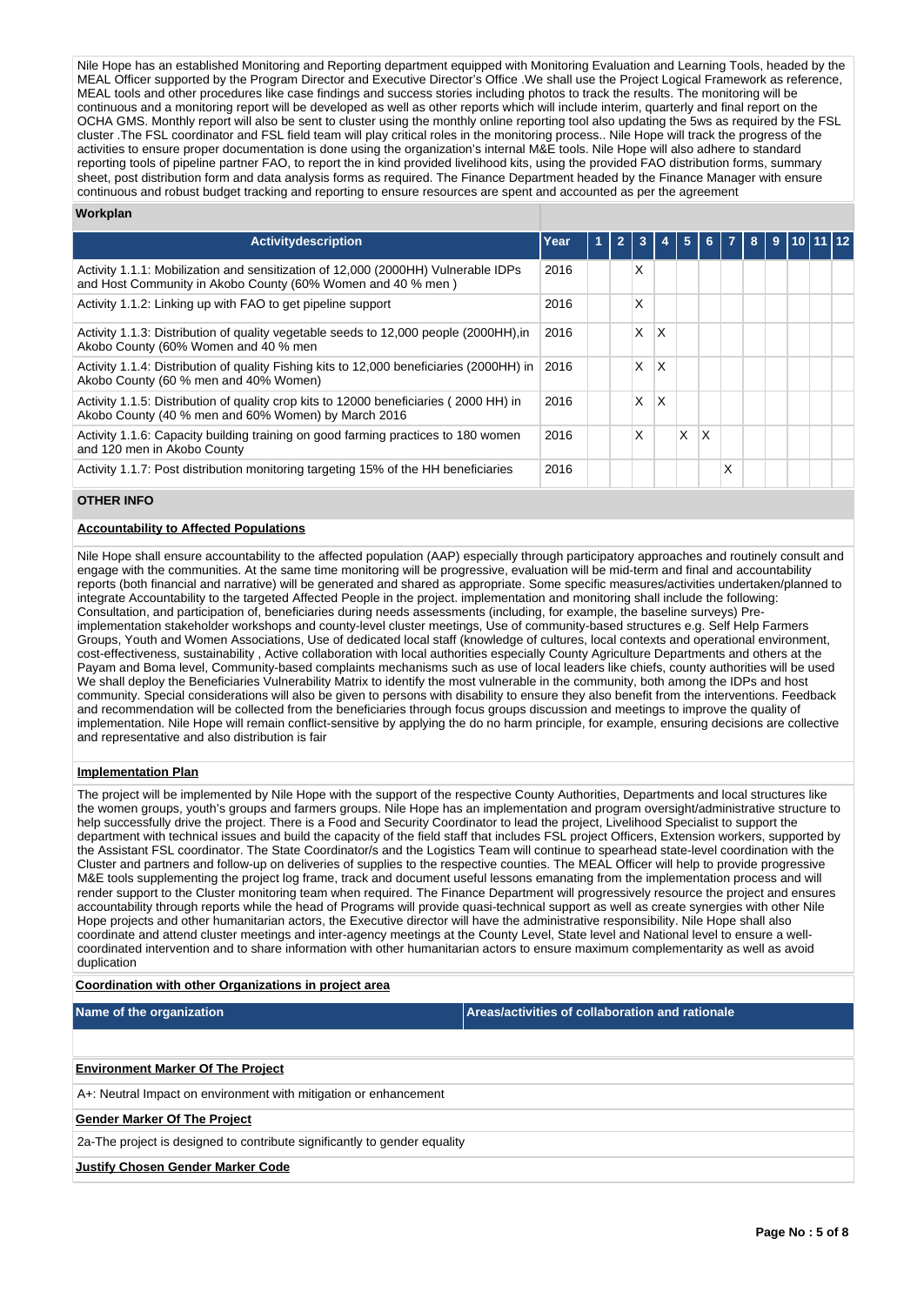Women are always sidelined and left out in decision making and activity planning in the Community. Nile Hope always engages with women, men and youths during needs assessments', stakeholders meetings and workshops to make sure their views and needs are incorporated in all interventions. All activities are planned and beneficiaries selected according to the needs assessments' and consultation with each targeted affected population including women. Nile Hope seeks to empower women and youth (men) economically via Livelihood diversification by engaging them in vocations for example: Micro business, fisheries, vegetable production, soap making and bread making in its other various projects. In this project Vegetable production and cereal production will target more women than men as they are more engaged in farming activities, Men will majorly benefit on fisheries for family consumption and as a means of income generation as majorly men are the providers. In the project the genders are clearly articulated, the overall percentage target for Women is 60% and men 40% We will also form Synergizes and collaboration with GBV and protection department to pass key messages to the beneficiaries and also mainstream GBV and protection in the project

#### **Protection Mainstreaming**

Nile Hope will ensure all the target vulnerable people are consulted and included in all the stages of implementation that is women and men, children under 13 years will benefit indirectly from their parents. Safe and appropriate distribution sites will be identified to ensure the safety of the beneficiaries especially women, also old and people will be disability will be considered by ensuring the sites aren't far and are easy to access. Appropriate distribution time will be agreed upon with all the stakeholders and the beneficiaries' representative to ensure it is convenient for the target beneficiaries and is not too early in the morning or late in the evening which can expose them to insecurity and other protection issues. We will work closely with our protection colleagues to mainstream GBV and protection in the project

# **Country Specific Information**

## **Safety and Security**

The project target location is Akobo County,Jonglei State where Nile Hope has established its presence ,since the conflict broke out in 2013 ,Akobo has been an opposition strong hold however the security situation in the area remains calm and no recent incident related to the national conflict has been reported except the incident that happened in 2013 where the youths attacked UNMIS base and killed around 10 people. They have been several instances of inter-clan conflict in 2015 and around 6 people have been killed but this was quickly resolved by the County Authority and the established peace committees in the area. Nile Hope is cooperating with both the opposition and the government .We also keep in touch with OCHA and UNDSS and Once we receive the report of imminent insecurity in the areas our office coordinates with OCHA to evacuate the relocate-able staff and also advise the local staff recruited in the area to follow the Community to safe areas. The newly recruited staff are always oriented to understand the area well and also taken through basic security safety training to prepare them in case of an incident .Nile Hope always objectively works and cooperates with the Community to ensure they are no conflicts arising from sidelining the local authority and other stakeholders, this also builds trust in the areas we are serving and incase a problem or insecurity arises our staff are not targeted because we remain neutral in all our works .Inter clan conflicts are a major issue troubling Akobo County ,through our peace building projects we have established local peace committees and peace ambassadors to spearhead mediation and peace process with the different clans that have conflicts, and in case one of our staff is targeted in the clan issues where possible we reshuffle them with other people in other Counties or Payams where they will not be targeted and when it's not possible to reshuffle them ,we liaise with the local authority to provide protection to the targeted staff

## **Access**

In this project we are targeting Akobo County which is accessible by air using WFP's UNHAS flights from Juba to Akobo then move by river to the payams in the East part of Akobo, all of them are strategically located along Pibor river, the Payams in Akobo west are accessed by road from the airstrip in Walgak Payam .Nile Hope has got 2 speed boats in Akobo to facilitate movement of fishing kits, vegetables kits, cereal seeds and staff during project implementation to the payams.. Nile Hope been a local NGO has already established compounds and staff recruited locally and this is an added advantage as some of the staff either stay in the target area or can walk to the project sites

## **BUDGET**

| Code | <b>Budget Line Description</b>                                                                                                                                                                                                                                                                                        |   | $D/S$ Quantity | Unit<br>cost          | <b>Duration</b><br><b>Recurran</b><br>ce | $\mathcal{V}_{\mathbf{0}}$<br>charged<br>to CHF | <b>Total Cost</b> |
|------|-----------------------------------------------------------------------------------------------------------------------------------------------------------------------------------------------------------------------------------------------------------------------------------------------------------------------|---|----------------|-----------------------|------------------------------------------|-------------------------------------------------|-------------------|
|      | <b>Staff and Other Personnel Costs</b>                                                                                                                                                                                                                                                                                |   |                |                       |                                          |                                                 |                   |
| 1.1  | Food Security and Livelihoods Manager                                                                                                                                                                                                                                                                                 | D | 1 <sup>1</sup> | 4,000<br>.00          | 5                                        | 70%                                             | 14,000.00         |
|      | Over see the implementation and planning of the project, report to the cluster, coordinate with other actors and compile all the<br>required reports                                                                                                                                                                  |   |                |                       |                                          |                                                 |                   |
| 1.2  | Assitant Food Security and Livelihoods Manager                                                                                                                                                                                                                                                                        | D |                | $1 \mid 2,500$<br>.00 | 5                                        | 60%                                             | 7,500.00          |
|      | Support the Food security Manager                                                                                                                                                                                                                                                                                     |   |                |                       |                                          |                                                 |                   |
| 1.3  | <b>County FSL Officers</b>                                                                                                                                                                                                                                                                                            | D | 2 <sup>1</sup> | 900.0<br>0            | 5                                        | 100%                                            | 9,000.00          |
|      | Implement and manage the project at the County levels, Akobo County                                                                                                                                                                                                                                                   |   |                |                       |                                          |                                                 |                   |
| 1.4  | Agriculture extension workers                                                                                                                                                                                                                                                                                         | D | $\vert$ 4      | 300.0<br>O            | 5                                        | 100%                                            | 6,000.00          |
|      | Collect data, register beneficiaries, participate in distribution and play a role in farmers capacity building training charged on this<br>budget                                                                                                                                                                     |   |                |                       |                                          |                                                 |                   |
| 1.5  | Livelihood specialist                                                                                                                                                                                                                                                                                                 | D | 1 <sup>1</sup> | 4,000<br>.00          | 5                                        | 20%                                             | 4,000.00          |
|      | Lead role in capacity building training, 20 % charged on this project                                                                                                                                                                                                                                                 |   |                |                       |                                          |                                                 |                   |
| 1.6  | Programs Coordinator                                                                                                                                                                                                                                                                                                  | S | 1 <sup>1</sup> | 5,000<br>.00.         | 5                                        | 8%                                              | 2,000.00          |
|      | 1 Programme Coordinator @ \$5000 per month for 5 months, 8% charged to CHF activities Location: Juba. He is incharge of all<br>programs and he has responsibilities of ensuring that the projects are implemented in accordance with the donors mandate, he<br>will support the FSL team in monitoring and evaluation |   |                |                       |                                          |                                                 |                   |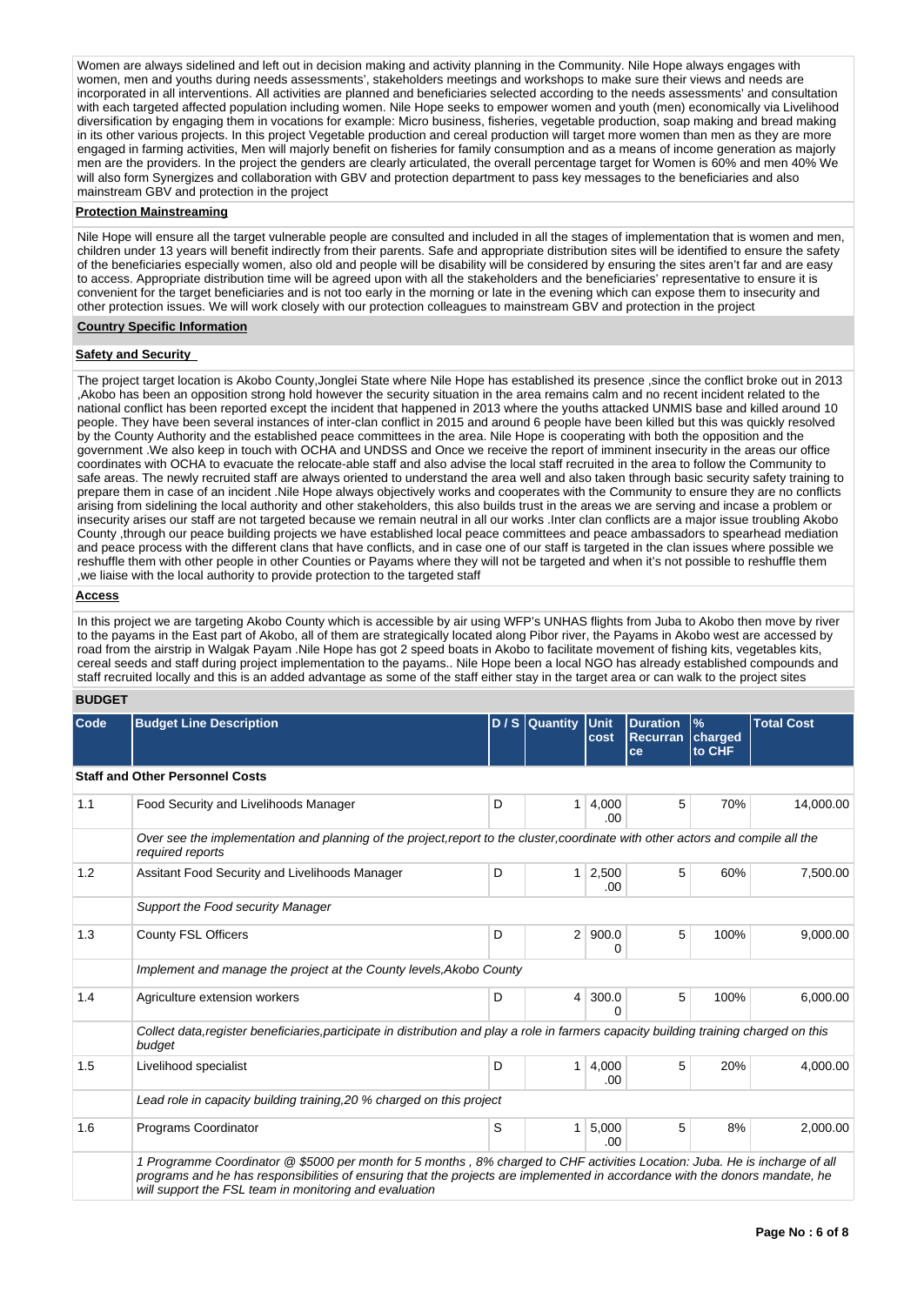| 1.7              | M&E Officer                                                                                                                                                                                                                                                                                                                                                                                                                                       | S   |                | 1 3,000<br>.00        | 5                       | 10%  | 1,500.00   |
|------------------|---------------------------------------------------------------------------------------------------------------------------------------------------------------------------------------------------------------------------------------------------------------------------------------------------------------------------------------------------------------------------------------------------------------------------------------------------|-----|----------------|-----------------------|-------------------------|------|------------|
|                  | Locations: Juba with frequent travel to the fields, He/She will be responsible for monitoring and overseeing the implementation of<br>the progress and track the progress, 15 % charged on this project                                                                                                                                                                                                                                           |     |                |                       |                         |      |            |
| 1.8              | <b>Field Accountant</b>                                                                                                                                                                                                                                                                                                                                                                                                                           | S   |                | 2 2,000<br>.00        | 5                       | 15%  | 3,000.00   |
|                  | Field accountants each @\$2000 per month for 5 months, 15% charged on this project                                                                                                                                                                                                                                                                                                                                                                |     |                |                       |                         |      |            |
| 1.9              | Logistician                                                                                                                                                                                                                                                                                                                                                                                                                                       | 15% | 1,500.00       |                       |                         |      |            |
|                  | Procurement procedure, coordinate with partners for timely delivery of supplies, storage and delivery to respective destination @<br>\$2000 per month for 5 months, 15% charged to this project                                                                                                                                                                                                                                                   |     |                |                       |                         |      |            |
| 1.10             | <b>Finance Manager</b>                                                                                                                                                                                                                                                                                                                                                                                                                            | s   |                | $1 \, 6,000$<br>.00   | 5                       | 8%   | 2,400.00   |
|                  | 1 Finance Manager @\$6000 per month for 5 months ,8 % charged to CHF Locations: Juba. Evaluate the financial reporting<br>systems, provide financial reports on a timely basis. Performs financial analysis, reporting and management activities. Develop<br>the financial strategy for the organisation and participate in the evaluation of finance staff. The Finance Manager has over 15<br>years experience and he is a qualified accountant |     |                |                       |                         |      |            |
| 1.11             | Jonglei State FSL Officer                                                                                                                                                                                                                                                                                                                                                                                                                         | D   |                | $1 \mid 3,000$<br>.00 | 5                       | 40%  | 6,000.00   |
|                  | State level coordination                                                                                                                                                                                                                                                                                                                                                                                                                          |     |                |                       |                         |      |            |
|                  | <b>Section Total</b>                                                                                                                                                                                                                                                                                                                                                                                                                              |     |                |                       |                         |      | 56,900.00  |
|                  | <b>Supplies, Commodities, Materials</b>                                                                                                                                                                                                                                                                                                                                                                                                           |     |                |                       |                         |      |            |
| 2.1              | Cereal seeds, Vegetable Seeds and fishing kits Transport to<br>the Payams                                                                                                                                                                                                                                                                                                                                                                         | D   |                | 8 10,00<br>0.00       | 1                       | 100% | 80,000.00  |
|                  | Transportation of supplies from FAO hub in Juba to Akobo County, the total target beneficiaries is 12000 people (2000 HH)<br>estimated tonnage of livelihood supplies is 16 tonnes for crop seeds and 4 tonnes for vegetable seeds and fishing kits, each<br>charter flight is \$3500 per tonne times 20 flights =\$70,000 and \$10,000 will be used to transport them by river (boat) to the target<br>Payams                                    |     |                |                       |                         |      |            |
| 2.2              | Distribution, loading /off loading Supplies                                                                                                                                                                                                                                                                                                                                                                                                       | D   |                | 2   6,000<br>.00      | 1                       | 100% | 12,000.00  |
|                  | Casual payment to loaders and off loaders and Distribution cost in the target payams                                                                                                                                                                                                                                                                                                                                                              |     |                |                       |                         |      |            |
| 2.3              | Training of beneficiaries on improved farming practices                                                                                                                                                                                                                                                                                                                                                                                           | D   |                | 300 30.00             | 1                       | 100% | 9,000.00   |
|                  | stationery, food, transport and refreshments for the trainees                                                                                                                                                                                                                                                                                                                                                                                     |     |                |                       |                         |      |            |
| 2.4              | Stake holders workshop/Mobilization sensitization                                                                                                                                                                                                                                                                                                                                                                                                 | D   |                | $1 \mid 2,300$<br>.00 | 1                       | 100% | 2,300.00   |
|                  | stationery, food, transport and refreshments for the stakeholders attendees                                                                                                                                                                                                                                                                                                                                                                       |     |                |                       |                         |      |            |
|                  | <b>Section Total</b>                                                                                                                                                                                                                                                                                                                                                                                                                              |     |                |                       |                         |      | 103,300.00 |
| <b>Equipment</b> |                                                                                                                                                                                                                                                                                                                                                                                                                                                   |     |                |                       |                         |      |            |
| 3.1              | Laptop                                                                                                                                                                                                                                                                                                                                                                                                                                            | D   |                | 2 1,000<br>.00        | 1                       | 100% | 2,000.00   |
|                  | Computer for reporting                                                                                                                                                                                                                                                                                                                                                                                                                            |     |                |                       |                         |      |            |
|                  | <b>Section Total</b>                                                                                                                                                                                                                                                                                                                                                                                                                              |     |                |                       |                         |      | 2,000.00   |
| <b>Travel</b>    |                                                                                                                                                                                                                                                                                                                                                                                                                                                   |     |                |                       |                         |      |            |
| 5.1              | Flights                                                                                                                                                                                                                                                                                                                                                                                                                                           | D   |                | 2   800.0<br>0        | $\overline{\mathbf{c}}$ | 100% | 3,200.00   |
|                  | Staff travel to and from the field sites                                                                                                                                                                                                                                                                                                                                                                                                          |     |                |                       |                         |      |            |
| 5.2              | Fuel for operation                                                                                                                                                                                                                                                                                                                                                                                                                                | D   |                | 2 412.1<br>5          | 1                       | 100% | 824.30     |
|                  | Fuel for generator and vehicles                                                                                                                                                                                                                                                                                                                                                                                                                   |     |                |                       |                         |      |            |
|                  | <b>Section Total</b>                                                                                                                                                                                                                                                                                                                                                                                                                              |     |                |                       |                         |      | 4,024.30   |
|                  | <b>General Operating and Other Direct Costs</b>                                                                                                                                                                                                                                                                                                                                                                                                   |     |                |                       |                         |      |            |
| 7.1              | Field accommodation                                                                                                                                                                                                                                                                                                                                                                                                                               | S   | 1 <sup>1</sup> | 1,000<br>.00          | $\overline{2}$          | 100% | 2,000.00   |